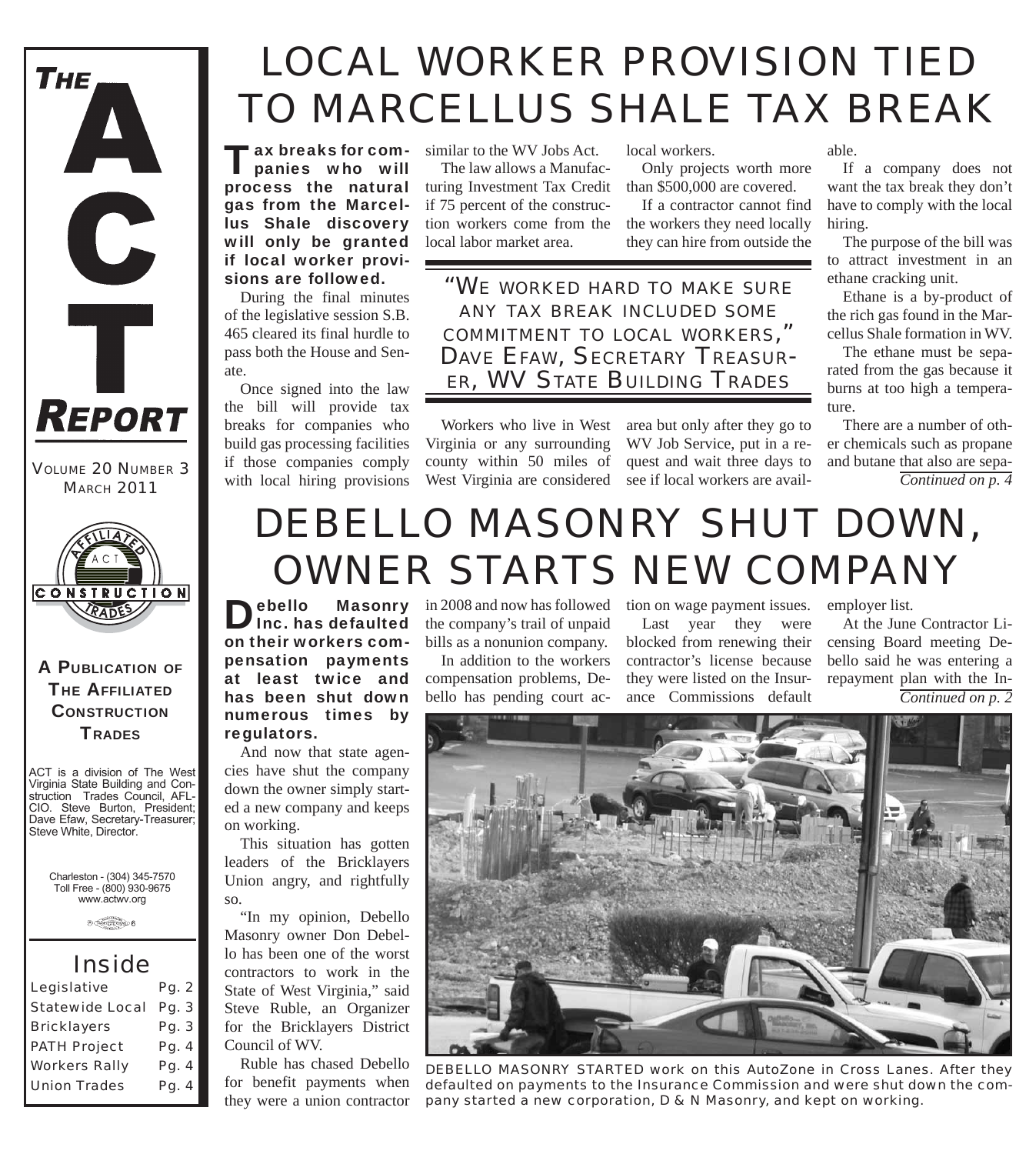## *2011 LEGISLATIVE SESSION COMPLETE*

#### **West Virginia con-**<br>ers faced the usustruction workfaced the usual successes and defeats during the 2011 legislative session.

Passage of a Marcellus Shale incentive bill that includes local worker provisions was one of the highlights (see page 1).

Securing additional funding for secondary road projects was another important piece of legislation.

Approximately \$40 million per year will go to highways projects coming from updates to Department of Motor Vehicle fees made in S.B. 608.

Operating Engineers 132 member Chuck Parker worked with labor and industry representatives to help pass the bill.

"Road funding is down because the gas tax is frozen and the Federal Government is cutting back," said Parker. "Our roads are in terrible shape and this funding will help."

Parker also worked on passing legislation to extend the time the Department of Highways has to use the design-build method for bidding projects.

S.B. 282 keeps design

### *DEBELLO*

#### *CONTINUED FROM P. 1*

surance Commission and got his license reinstated.

However the Board said the license would be revoked if the company did not comply with the repayment plan.

Earlier this year Ruble had been watching Debello do work at a Charleston office

build as an option for another two years. Then a decision will be made on how to make it a permanent option.

A bill aimed at giving the WV Division of Labor the ability to check the validity of ID's they get on jobsites didn't pass, but the problem was solved during the session.

Employers are required to have their employee's identification on the jobsite, a bill passed a few years ago to deal with the rise in unauthorized workers found in WV.

However the DOL was unable to check the ID's they were given.

For example ACT found one roofing contractor with 25 invalid social security numbers but the DOL was unable to take action without their own source of information.

Del. Dave Walker (D-Clay) introduced H.B. 3122 to allow the State Police to share information with DOL to verify worker identification.

As the bill advanced the State Police, DOL and ACT were able to find a solution without the legislation. The DOL now has the capability of verifying ID's.

The OSHA 10 Hour bill

complex to be leased by the FBI.

In February Ruble noticed Debello was back on the Insurance Commission default list.

Once notified that the company was still operating the Insurance Commission contacted the DOL who promptly shut Debello down. Debello was also shut proposed by the Trades passed out of a House Industry and Labor sub-committee in early February.

But it failed on an  $11 - 8$ vote in the House Government Organizations Committee and could advance no further.

The bill, H.B. 2545, would have required workers on public works projects to have taken an OSHA 10 Hours safety class.

The Contractors Association of WV opposed the bill. However a number of union

contractors lobbied in support of the measure.

A bill to aid the bond sale needed for construction of Route 35 failed to pass the Senate when Sen. Karen Facemyer (R-Jackson) took the floor to oppose the measure.

Other Senators stated they would not vote for the measure if Facemyer, whose district would benefit from the road, opposed the bill.

Union contractor Kokosing Construction was low bidder on the last phase of Route 35 but delays have led to cost increases and funding for the project is now in question.

"We may lose hundreds of good paying union jobs and a vital road may not be built for decades because of this bill failing," said Tommy Plymale, Business Manager of Operating Engineers Local 132.

A bill to increase tax credits for employers who hire apprentices failed to get onto the agenda for the Senate Finance Committee and therefore died.



*DAVE EFAW, SECRETARY TREASURER of the WV State Building Trades goes over legislation with Del. Erikka Storch (R-Ohio) and Del. Dan Poling (D-Wood). Both legislators are labor endorsed and are from the construction industry.*

down from working at an AutoZone store in Cross Lanes.

Debello then claimed they were no longer working as Debello, but now went by the name D & N Masonry Inc.

Don Debollo is President of both companies.

D & N was formed on January 27, right before Debello went back onto the Insurance Commision default list.

D & N first claimed they didn't need a workers compensation policy because they had no employees.

However the DOL cited D & N for Wage Bond problems on March 3 when they were found with eight employees.

D & N then said they were working under the Debello Workers Compensation policy.

But the Insurance Commision determined they had to have their own policy.

D & N eventually bought a workers compensation policy and is now back at work.

"This is unbelievable," said Ruble.

"Honest contractors have to compete against this guy, and he is working at an FBI office."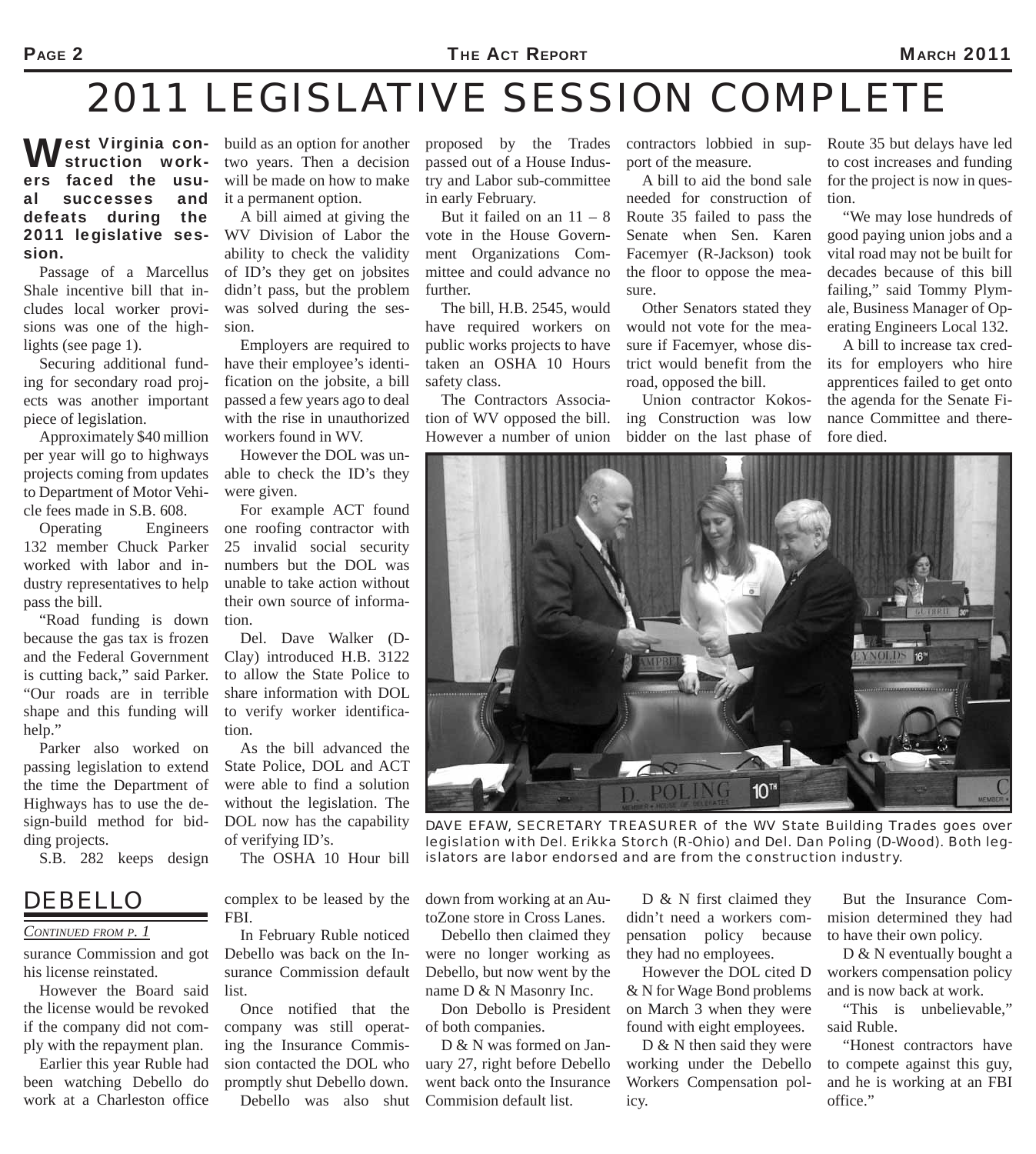### *STATEWIDE LOCAL FORMED*

## *PLASTERERS-CEMENT MASONS LOCAL 926 BUILDS NEW TRAINING FACILITY*

#### **Newly formed Op**erative Plasterers & Cement Mason Local 926 is building a training facility in Parkersburg.

The 8,000 square foot building will offer space for both classroom and hands-on training.

Plasterers & Cement Masons have a four year apprenticeship program that requires 150 hours a year of related instruction.

Most of the training takes place from January through March.

Apprentices are brought in for a week at a time and housed near the site.

Classes cover a wide variety of skills for both Cement Masons and Plasters including pervious concrete, dryvit

systems, and concrete stamping.

Anthony Farber is the Training Coordinator for the Local.

"We will also be providing classes for Journeyman," said Farber.

"This facility will make it easier for us to do the kind of training we need to insure our members are the best."

Construction began earlier this year and is expected to be completed by June.

According to Business Manager Chris Womack and Randy Bostic, Financial Secretary, Locals 39 Wheeling and 887 Charleston merged to form the new statewide local.

The change was effective the beginning of this year. The new Local covers all of West Virginia as well as three Counties in Ohio, three Counties in Maryland and 29

Counties in Virginia. Offices will be in Charleston and Shadyside, Ohio.

There are approximately 600 members in the Local including 20 apprentices.



*BUILDING A NEW training center in Parkersburg for Plasterers & Cement Masons Local 926 are union workers from Agsten Construction.*

### *BRICKLAYERS APPRENTICESHIP OPEN*

#### The Bricklayers & ing brick and block laying,<br> **Allied Craftwork**- as well as other trowel trade Allied Craftworkers District Council of West Virginia Apprenticeship Program has a year round application process.

Those interested in applying can go to any WorkForce WV Job Service office on the Third Friday of each month. The Western Maryland One Stop Job Center will also process applications Monday through Friday. Both agencies are open normal business hours of 8:00am to noon and 1:00pm to 4pm.

The program trains in all aspects of the trade includ-

as well as other trowel trade skills.

Starting wages range from \$12.35 to \$14.09 plus fringe benefits and increase as the apprentice progresses through the program.

It takes 6,000 hours of onthe job training plus related classroom training to complete the program.

Apprentices begin with an eight week training session at the Councils training facility located in Ritchie County. Apprentices from out-of-the area are provided local housing.

apprenticeship they attend monthly meetings closer to their home area.

The WV Bricklayers District Council Apprenticeship program provides apprenticeship opportunities for those who reside on any West Virginia County as well as the Counties of Allegheny, Garrett and Washington, MD.

For the remainder of their be a resident of West Vir-Bricklayers minimum qualifications for application to the Apprenticeship program require that applicants be at least 18 years old, have a high school diploma or a G.E.D and a valid driver's license. Applicants must ginia, or Allegheny, Garrett or Washington Counties in Maryland. Applicants must be physically able to perform the work of the trade.

A drug test will be required.

All applicants will be administered a standard written aptitude test by the WV Job Service or the Western Maryland One Stop Job Center. In order to be accepted you must provide copies of your birth certificate, high school diploma or G.E.D. A copy of your driver's license will be required at a later date. Only copies will be accepted please do not bring originals.

The recruitment, selection, employment, and training of apprentices shall be without discrimination because of race, color, religion, national origin or sex. The Bricklayers Joint Apprenticeship and Training Committee will take affirmative action to provide equal opportunities in apprenticeship and training and will operate the apprenticeship program as required under Title 29 of the Code of Federal Regulations, part 30.

For more information contact Apprenticeship Coordinator Brian Greynolds at 304- 363-9250 or bricklayerwv@ gmail.com.